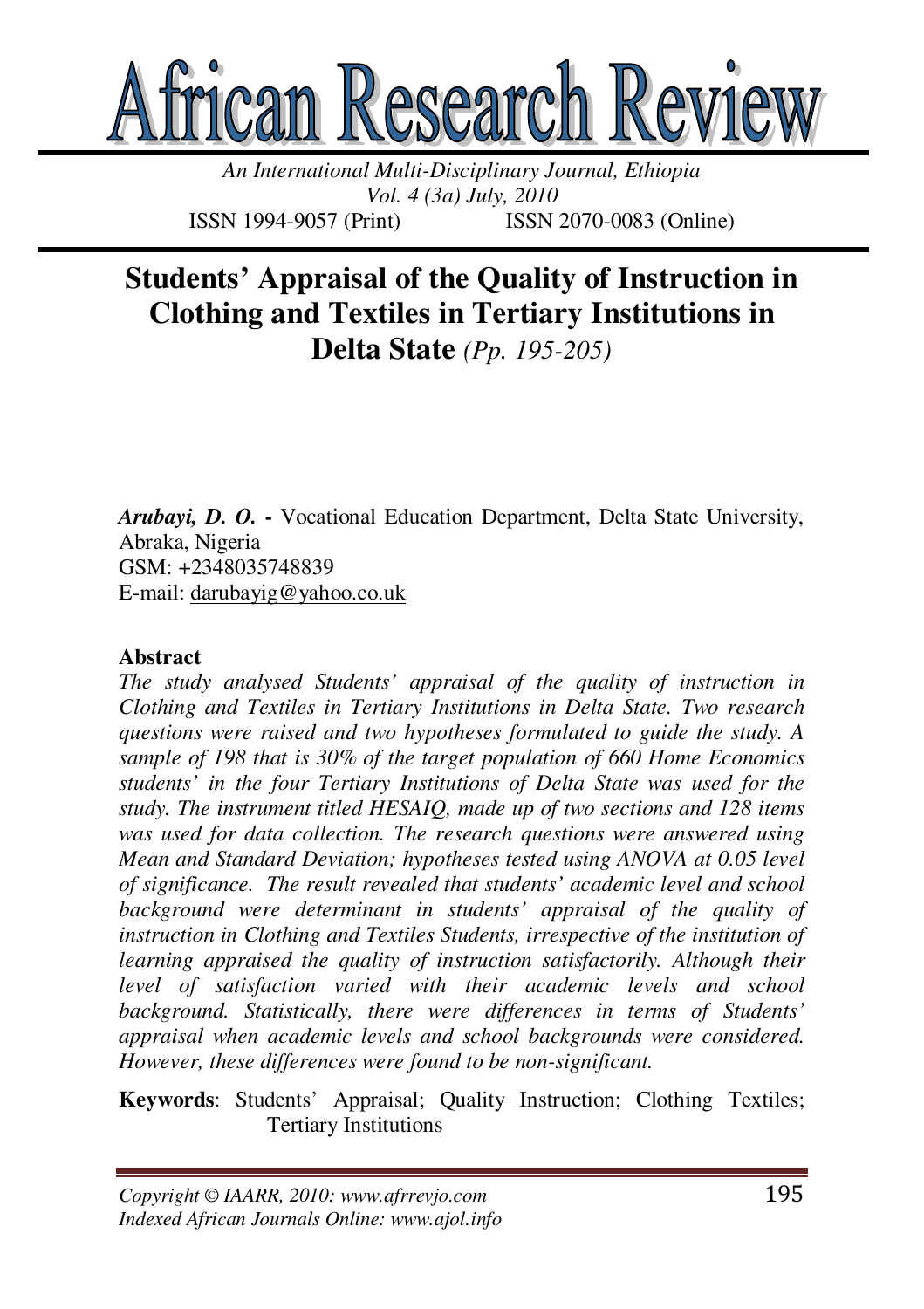# **Introduction**

Clothing and Textiles is one of the three major areas of Home Economics taught in Tertiary Institution in the State. It is characteristically skill and activity oriented which when properly taught will equip the learner with saleable skills needed for self-reliance.Arubayi (2009) observed that the value of the quality of instruction in the teaching of Clothing and Textiles in TertiaryInstitutions to national development and the economic empowerment of individuals is not in doubt. Clothing and Textiles is a lucrative and an interesting aspect of Home Economics which is of inestimable value to society.Anyakoha (1993) sees Clothing and Textiles and related arts as an area of Vocational and Technical education whichenables an individual to acquire the necessary skills, knowledge, abilities and attitudes required to function effectively for the development of self and the society, thus contributing to the economic advancement of the nation.

Students' appraisal of instruction in Nigeria is relatively new but very commonly used method in industrialized countries of the world. (Tamar, 1982; Murray, 1984; and Arubayi, 2003). The case is quite different in the Nigerian educational system althoughArubayi's (2003) research findings revealed that Students' appraisal of instruction for teachers' effectiveness has been experimented upon by some Nigerian universities. The outcome of this experiment in almost all of the universities which started teaching assessments, ratings or evaluation of academic staff in Nigeria, have either scrappedor relegated them to the background (Arubayi, 2003)

In furtherance to this, a vacuum has been created in the assessment of teaching staff, ratings or evaluations of academic staff. The researcher is particularly interested in the use of the Students' who are the major consumers and observers of the teachers in any educational enterprise and their opinion must be sought if we want to have first-handinformation on the quality of instruction in Clothing and Textiles in Tertiary Institutions. Clothing and Textiles as an aspect of Home Economics according to Obrifor,( 1993) ; Maduaka, (1997) and Arubayi,( 2004) is one of the major areas that Students' and lecturers perceived to be difficult. Hence, there is a need to use Students' to appraise teachers' effectiveness. When teachers are aware that they would be appraised, it would bring about more preparedness by the teachers before going to teach. In the words of (Scriven, 1995; Harrison,Ryan and Moore, 1996), Students' are the primary stakeholders in our higher Institutions' of learning and are therefore the best judge of what they have learned.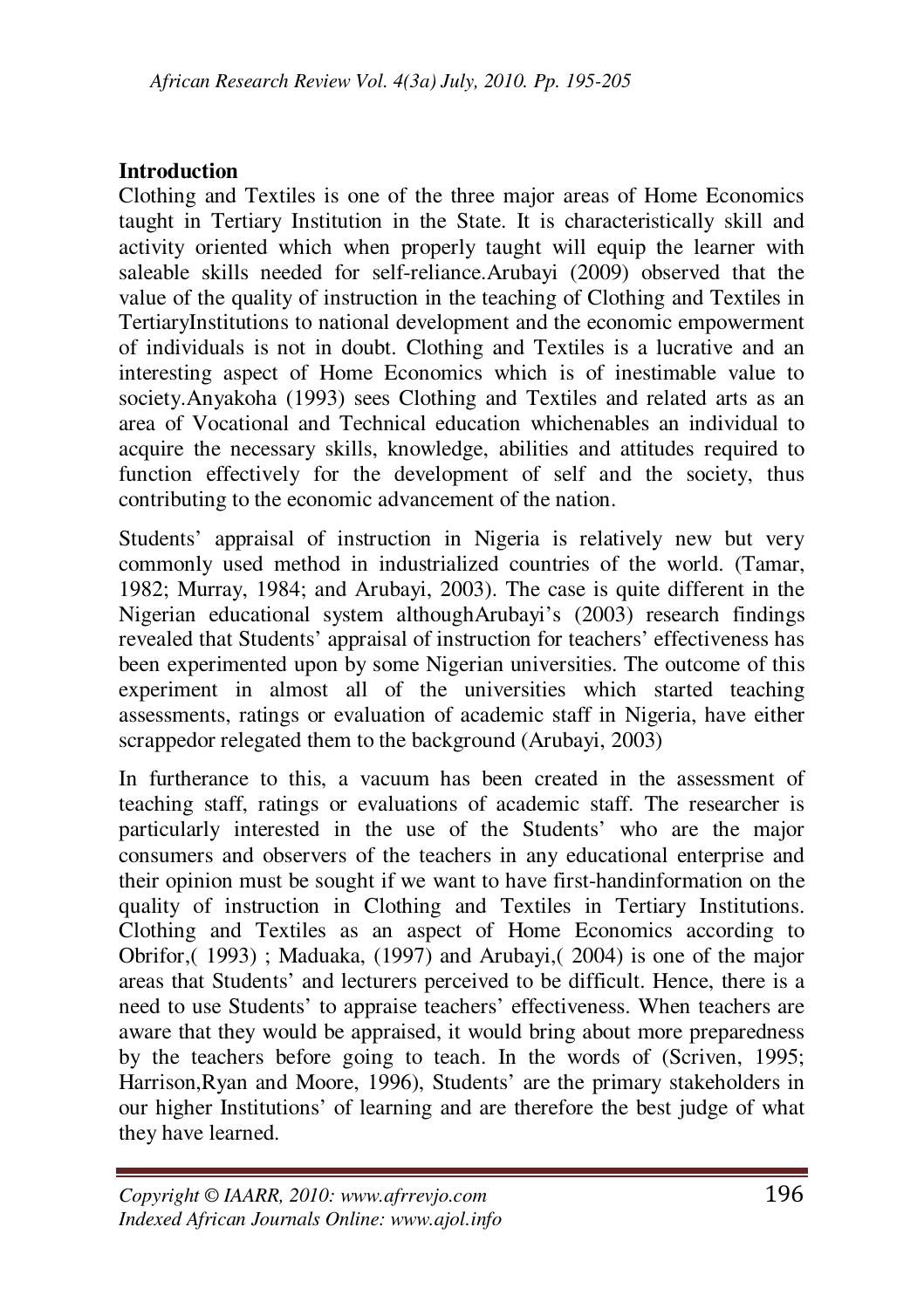The use of Students' Appraisal is a relatively new innovation in the Nigerian context and has not been generally accepted. Arubayi, (2003) observed that there has been a lot of resistance to the use of Students' in appraising teacher's effectiveness and quality of instructions. Some of the critics opposed to the use of Students'appraisal of instructions are of the opinion that Students'are not matured enough to make judgement on teaching effectiveness. Contrary to the views of these critics, (Arubayi, 1985a; 1986a; 1986b; 1986c; 2003; Gordon, 2002 and Fauzier, 2009) are of the opinion that Students' irrespective of academic level and school background are in the best position to appraise the quality of instruction. Seldin (1996) States that," the opinion of those who eat the dinner should be considered, if we want to know how it tastes". The implication here is that Students' are in a better position to determine the effectiveness of the quality of instruction they are getting.

Students' appraisal of instruction in TertiaryInstitutions is one of the vital tool for the improvement of instruction. Cohen (1980) and Arubayi (1986; 2003) are of the opinion that Students' appraisal of the quality of instructions in higher Institutionsmay serve three purposes.

- 1. Aiding administrative evaluations of teaching effectiveness for decisions concerning pay increase, promotion and tenure.
- 2. Providing feedback to teachers for the purpose of improving Institutions; and
- 3. Helping Students' select courses and instructions.

Arising from these three purposes of Students' appraisal of the quality of instructions in TertiaryInstitutions emphasizes would be laid on the second purpose: - providing feedback to teachers for the purpose of improving instruction.

# **Statement of Problem**

Clothing and Textiles is an aspect of Home Economics, usually perceived by students' and Lecturers as very difficult (Maduaka, 1997, Arubayi, 2004). However, the importance of adequately taught Clothing and Textiles lessons are of inestimable value to skill acquisition, economic enhancement and empowerment of the individual for self or paid employment.

Presently, it is not a common practice for students' to appraise their teachers in Nigeria; rather teachers' usually would evaluate and appraise students' knowledge of the concept taught. In most developed countries, students'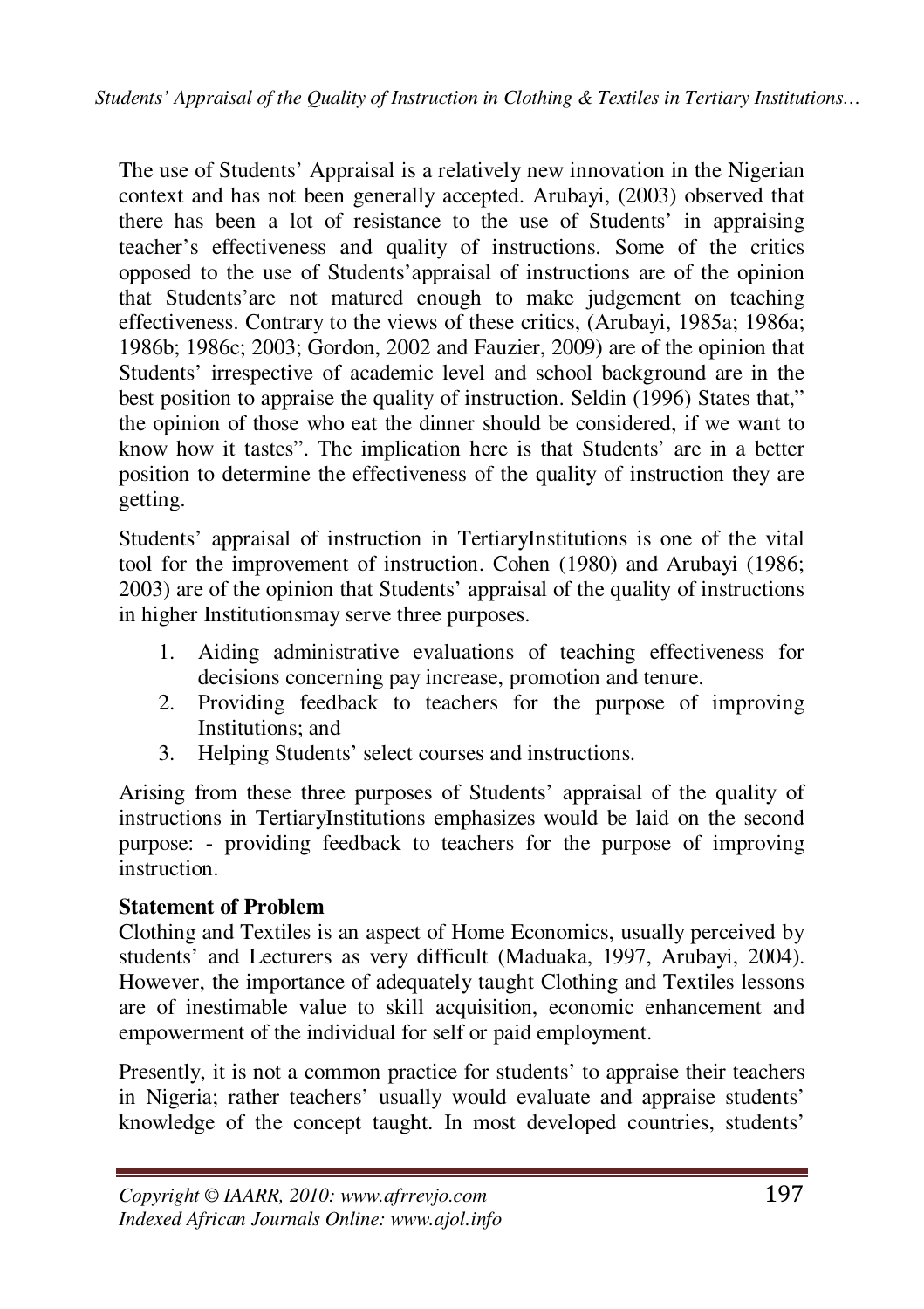appraisal of teachers has been widely used with tangible proofs of positively improving the quality of instructions. (Murray, 1984, Arubayi, 2004, Miron and Segal, 1978). These called to mind certain questions: is it true that Clothing and Textiles is difficult? Or is it perceived difficult as a result of ineffective instruction on the part of the lecturers? Is it possible for students' to appraise the quality of instruction in Clothing and Textiles when the educational level and post primary education background are considered as the independent variable? What is students' appraisal of the quality of instruction in Clothing and Textiles in TertiaryInstitutions in DeltaState?

### **Research Questions /Hypothesis**

The following research questions/Hypothesis were raised and formulated to give direction to the research work.

- 1. Are there differences in Students' appraisal of the quality of instruction in Clothing and Textiles when academic level of Students' is taken as an independent variable?
- 2. Are there difference in Students' appraisal of the quality of instruction in Clothing and Textiles when school background is taken as an independent variable?

#### **Hypotheses**

- 1. There is no significant difference between and within the appraisal of respondents on the quality of instruction in Clothing and Textiles when the academic level is taken as an independent variable.
- 2. There is no significant difference between and within the appraisal of respondents on the quality of instruction in Clothing and Textileswhen school background is taken as an independent variable.

It is the hope of the researcher that the research questions and hypotheses raised would throw more light on Students' appraisal of the quality of instruction in TertiaryInstitutions in DeltaState.

## **Scope and Delimination of the Study**

This study is delimited to 2008/2009 academic session Home Economics Students inTertiaryInstitutions. It covered the academic level and post primary education background of students' of Clothing and Textiles in TertiaryInstitutions in DeltaState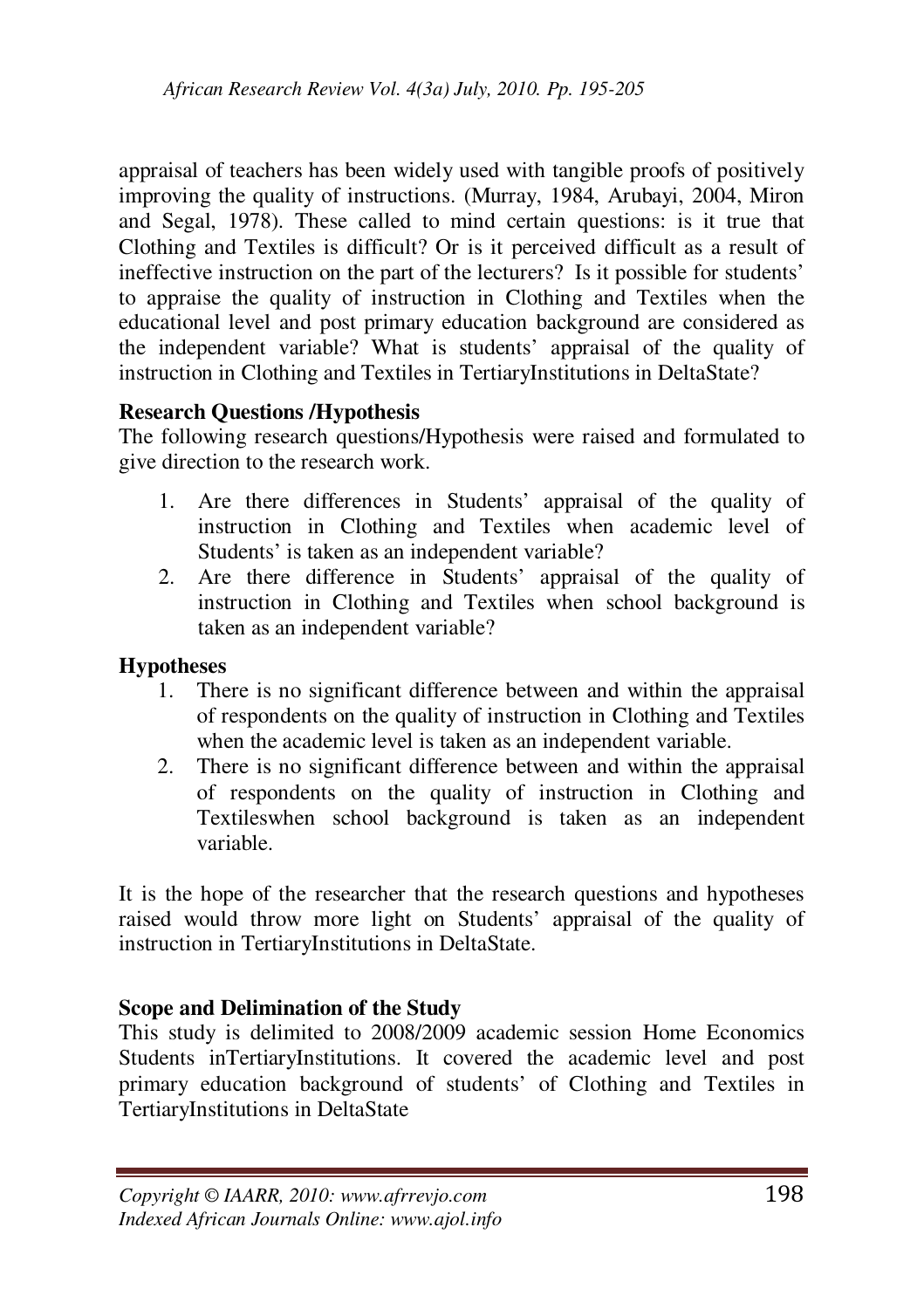*Students' Appraisal of the Quality of Instruction in Clothing & Textiles in Tertiary Institutions…*

# **Material and Method**

The design of this research work was ex-post facto and descriptive in nature. Academic level and school background served as the independent variables and were therefore not manipulated. The population of the study consisted of a target population of 660 Home Economics Students enrolled in the four TertiaryInstitutions in the State. A random sampling technique was adopted to select 30% sample from each of the four TertiaryInstitutions in DeltaState. The 30% is more than the 10% recommended by Roscoe (1975). On the whole 198 made up of the sample size, these subjects filled out the questionnaire but only 157 of the filled out questionnaire was useable.

The instrument for data collection was a structured questionnaire entitled Home Economics Students' Appraisal of Instruction Questionnaire (HESAIQ). The instrument had a reasonable face and content validity and Reliabilitycoefficient of 0.78 using test-retest methodwhich was high enough to support the use of the (HESAIQ). The instrument was divided into two parts. The first part elicited information on the demographic variables of Students such as present school, academic level, school background and number of lecturers in the school. The second part consisted of 8 subscales with 128 items all together. For the purpose of this work only the demographic variables such as academic level and school background were used to appraise the quality of instruction in Clothing and Textiles. One of the 8 subscales which dealt with the Quality of instructions was examined with the academic and school background as the independent variable. The data was administered, collected and analysed using simple means and one way Analysis of Variance (ANOVA).

# **Results**

The result of the Analysis has been summarized on the tables below according to the research questions and hypotheses.

**Research Question** 1: *Are there differences in Students' appraisal of the quality of instruction when the academic level of the Students is taken as an independent variable?* 

Ho1- *there is no significant difference between and within the respondents on the appraisal of the quality of instruction when the academic level is taken as an independent variable.*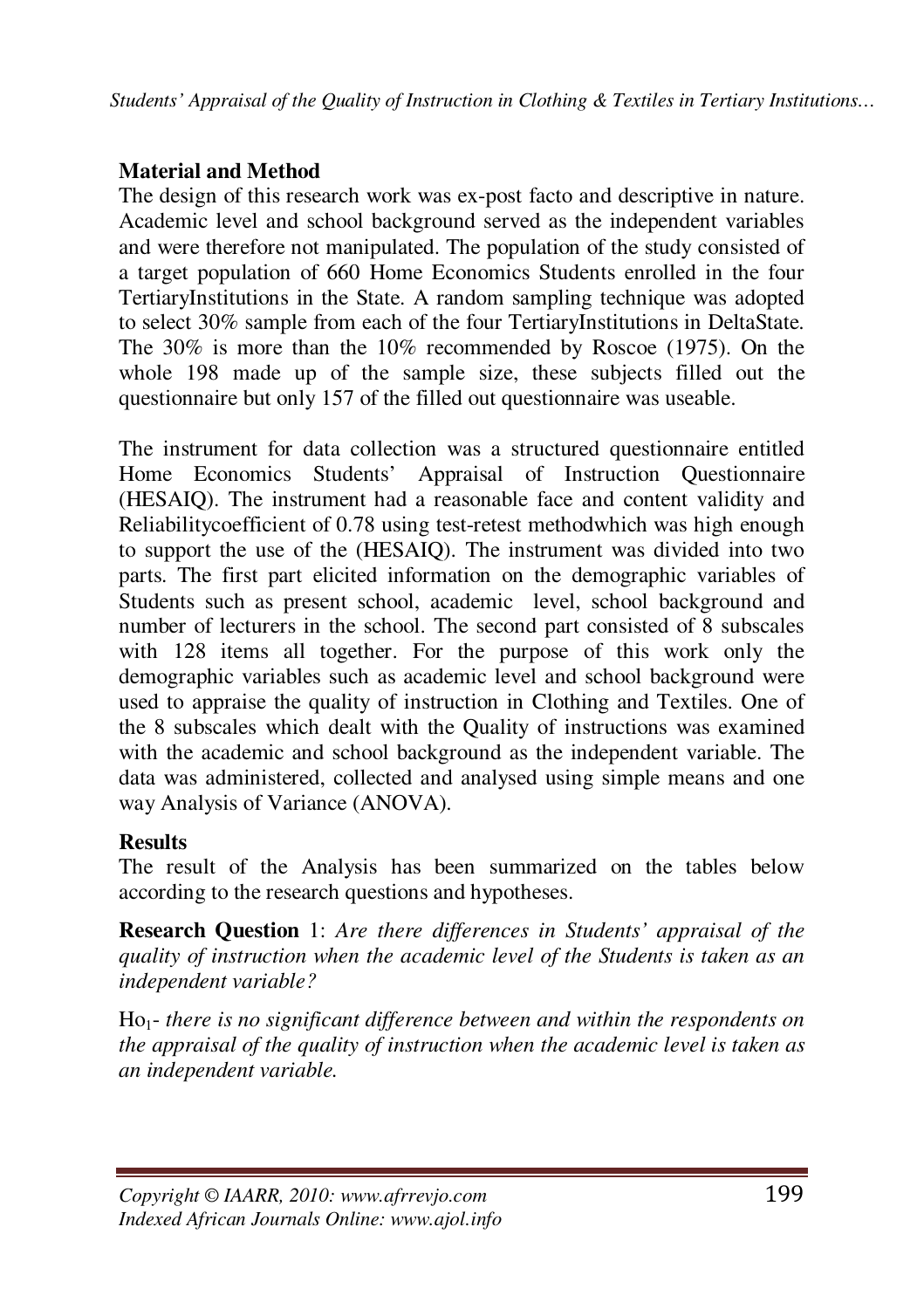Presented in Table 1, is the result of the respondents on the quality of instruction in all the four TertiaryInstitutions of higher learning when academic level was considered. The result indicated that the quality of instruction is rated high with an overall mean score of 86.42. The mean reported by the 400 level Students' was the highest (89.51) followed by the 300 level Students (87.32) and 200 level Students with a mean of 82.71. There were differences in the appraisal of the Students on the quality of instructions from one level to another.

The test of no significant difference in the means reported above has been presented in Table 2. The result of the simple Analysis of Variance (ANOVA) tests gave a calculated F-ratio of 1.96. This was found to be nonsignificant at the 0.05 level of probability with 2 degree of freedom. The hypothesis of significant difference was retained since the calculated F-ratio of 1.96 was lower than the table value of 3.00.

**Research Question** 2: *Are there differences in Students' appraisal of the quality of instruction in Clothing and Textiles when school background is taken as an independent variable?* 

Ho2: *There is no significant difference between and within the appraisal of respondents on the quality of instruction in Clothing and Textiles when school background is taken as an independent variable.* 

Shown in table 3 are the means and standard deviation of Students' appraisal of the quality of instruction inClothing and Textiles when school background of Students was looked at. The result showed that, out of minimum mean score of 25 the overall mean score average revealed a score of 16.52. The breakdown showed that the respondents with secondary school background were more satisfied with the mean score of 16.96 than other respondents with mean scores of 16.46, 15.98 and 15.64 for those with technical, teacher training and commercial background respectively

On Table 4, is the result of the one way Analysis of Variance (ANOVA) to test if there is any difference between and within the mean score reported in Table 3. The computed F-ratio of 1.11 was found to be non-significant at the 0.05 level of probability with 3 as degree of freedom. The non-significance was because the calculated F-ratio of 1.11 which was below the table F-value of 3.00 degree of freedom therefore the hypothesis was retained.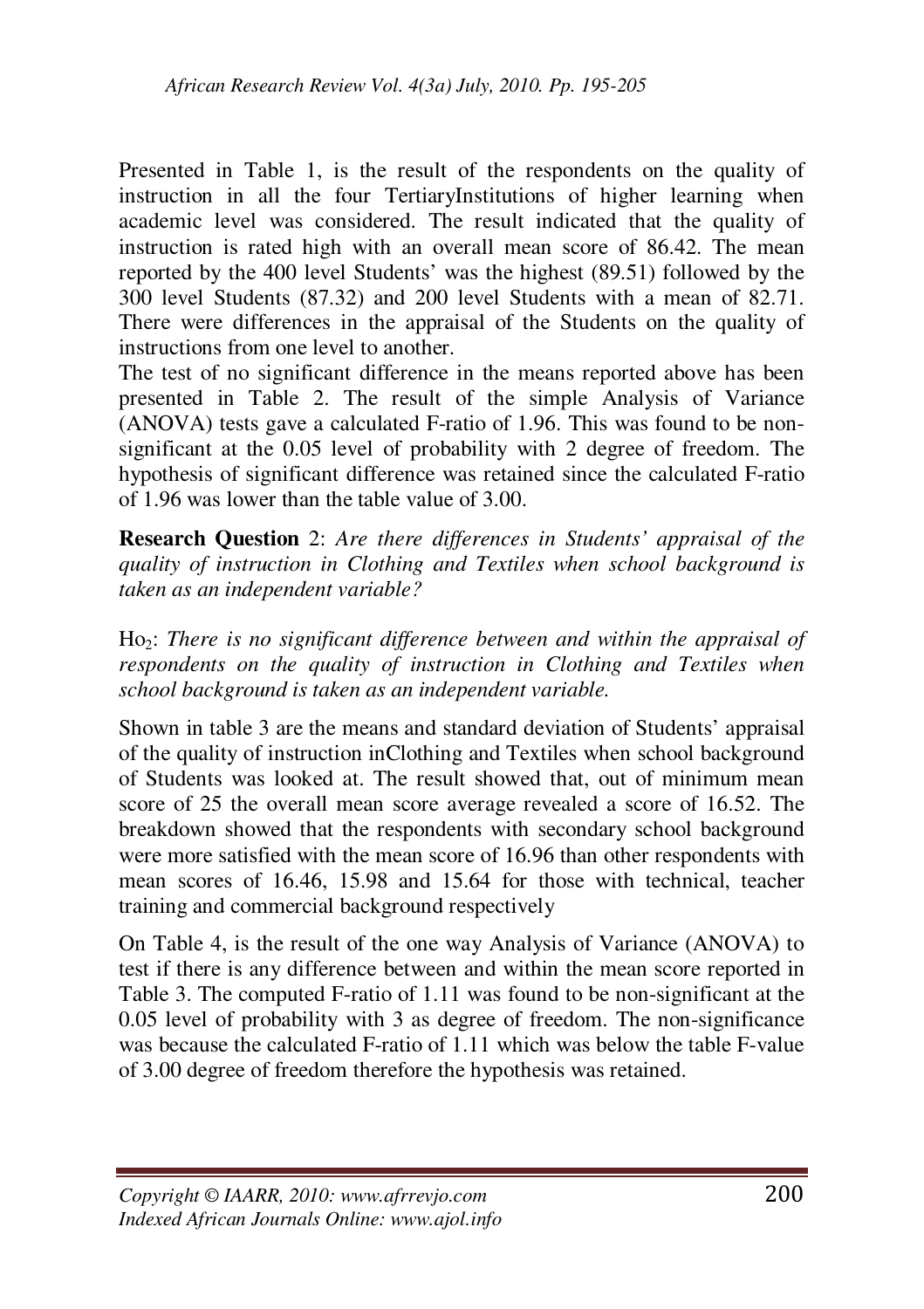## **Discussion**

The findings from this study showed that Students fromTertiaryInstitutions in DeltaState have appraised the quality of instructions satisfactorily. However the level of satisfaction varied with their academic level and school background.

The results of research questions 1, revealed a significant difference in Students' appraisal of the quality of instruction when the academic level was taken as an independent variable. Students at 400 level with a computed mean score of 89.51 appraised the quality of instruction highest. Students tend to rate learning higher as they progressed in the academic level of learning. This finding supports an earlier finding by Arubayi 1985; 1986a; 1986b; 1986c, 2003, Gordon and Fauzier 2009, that irrespective of the educational level and school background of Students', they are in the best position to appraise the quality of instruction because they are the major consumer of the education enterprise. Also Centra (1973) andAleamoni (1978) found out in their research study that academic level is a significant factor in Students appraisal of the quality of instruction.

Another notable finding which came as a surprise when Students post primary education background was considered as an independent variable in appraising the quality of instruction in TertiaryInstitutions was that, Students with secondary school background with the highest mean of 16.96 appraised the quality of instruction more favourably. Although, Students from teacher training, technical and commercial school background ought to appraise the quality of instruction more favourably since these schools are geared more towards professionalism, but the reverse was the case.

On the statistical significance of the findings, there were differences from one level to another when Students appraised the quality of instruction in Clothing and Textiles. The Students were very satisfied with the quality of instruction irrespective of their academic level. The difference in the mean scores of the different academic levels was found to be non-significant.

When school background was taken as an independent variable there were difference reported in Students' appraisal of the quality of instruction in Clothing and Textiles. The respondents were satisfied with the quality of instruction irrespective of their school background. The differences were found to be non-significant.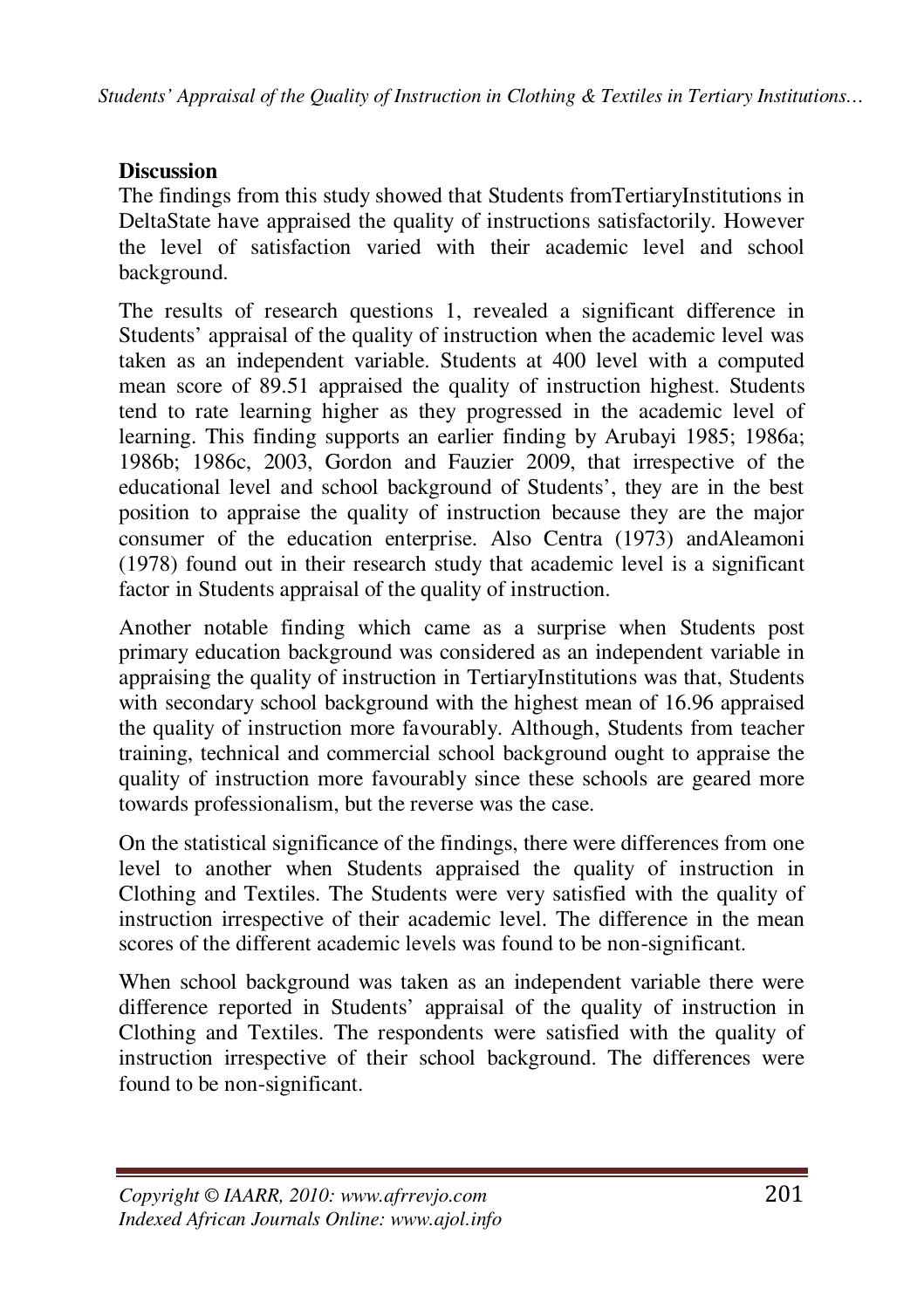## **Conclusion**

Arising from the findings of this study,

- Academic levels of Home Economics Students were determinant of the Students' appraisal of the quality of instruction inClothing and Textiles in TertiaryInstitutions in DeltaState
- School background of Students was also determinants of Students' appraisal of the quality of instructions in Clothing and Textiles in Tertiary Institutions in DeltaState.

## **Recommendations**

Based on the findings, some recommendations were made:

- That students' appraisal of instruction should be encouraged in the teaching of Clothing and Textiles. This is a necessary tool for the improvement of the quality instruction as was revealed from the study.
- Students' appraisal of instructions should be adopted as a strategy for improving the quality of instruction through the provision of feedback on Students'appraisal of the quality of instruction to lecturers. This information would help the lecturers to know the areas of strengths and weaknesses so as to encourage the lecturers in their areas of strength. Also it would serve as a way of checking lecturers in areas of weaknesses so as to improve.
- School authorities should encourage the use of Students in appraising the quality of instructions, since the Students are the consumers of the educational enterprise and theirjudgements is very vital for improving the quality of instruction.

#### **Table 1: The Appraisal of Respondents of the Quality of Instruction with Academic Level**.

| S/N          | <b>ACADEMIC</b> | N   | <b>MEAN</b> | <b>SD</b> |
|--------------|-----------------|-----|-------------|-----------|
|              | <b>LEVEL</b>    |     |             |           |
|              | 200             | 63  | 82.71       | 15.68     |
| ۷.           | 300             |     | 87.32       | 19.28     |
| э.           | 400             | 43  | 89.51       | 14.41     |
| <b>Total</b> |                 | 157 | 86.42       | 16.74     |

Source: Computed from fieldwork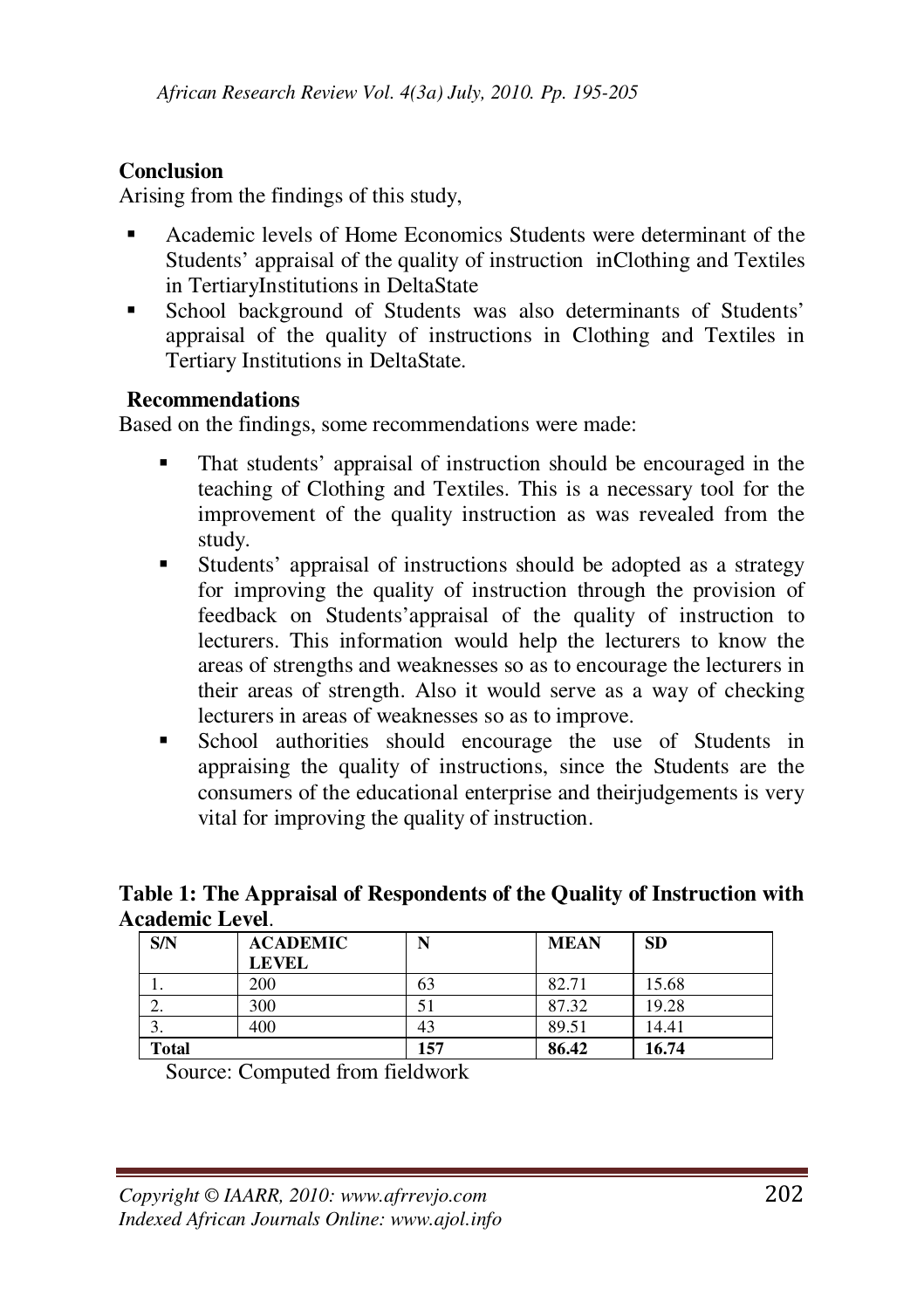| <b>Difference</b> |    |         |       |        |                         |  |
|-------------------|----|---------|-------|--------|-------------------------|--|
| <b>SOURCE</b>     | DF | SS      | MS    | F-cal. | <b>F-table</b><br>value |  |
| Between<br>Groups |    | 42.38   | 21.19 | 1.96   | 3.00                    |  |
| Within Groups     | 54 | 1666.83 | 10.82 |        |                         |  |

**Table 2: Analysis of Variance (ANOVA) for Significant Test of Difference** 

| Table 3: The Difference of Students' Appraisal of Quality of Instruction |  |  |
|--------------------------------------------------------------------------|--|--|
| With School Background.                                                  |  |  |

| S/N | <b>SCHOOL</b>     |     | <b>MEAN</b> | <b>SD</b> |
|-----|-------------------|-----|-------------|-----------|
|     | <b>BACKGROUND</b> |     |             |           |
|     | Secondary school  |     | 16.96       | 3.76      |
|     | Teacher training  | 43  | 15.98       | 3.23      |
| 3.  | Technical school  | 26  | 16.46       | 2.35      |
|     | Commercial        |     | 15.64       | 1.43      |
|     | <b>TOTAL</b>      | 157 | 16.52       | 3.31      |

Source: Computed from fieldwork

**TOTAL 156 1709.21** 

### **Table 4: Analysis of Variance (ANOVA) For Significant Test of Difference**

| <b>SOURCES</b> | DF  | SS      | МS    | F-cal. | Table- |
|----------------|-----|---------|-------|--------|--------|
| Between Groups |     | 36.34   | 12.11 | $.11*$ | 3.00   |
| Within Groups  | 53ء | 1672.87 | 10.93 |        |        |
| <b>TOTAL</b>   | 156 | 1709.21 |       |        |        |

\* Non- significant at 0.05 level of probability

## **References**

- Aleamoni, L.M (1978). "The Usefulness of Student Evaluation in Improving College Teaching". *Instructional Science,* 5:95-105
- Anyakoha, E.U (1993). "An Approach for Improving the Effectiveness of Home Economics Teachers of Textiles and Clothing in Anambra State Secondary School". *Nigerian Vocational Journal, 6:83-89*
- Arubayi, E (1985a) "Subject Discipline and Student Evaluation of a Degree programme in Education".*Higher Education*, Netherland, 14:685- 691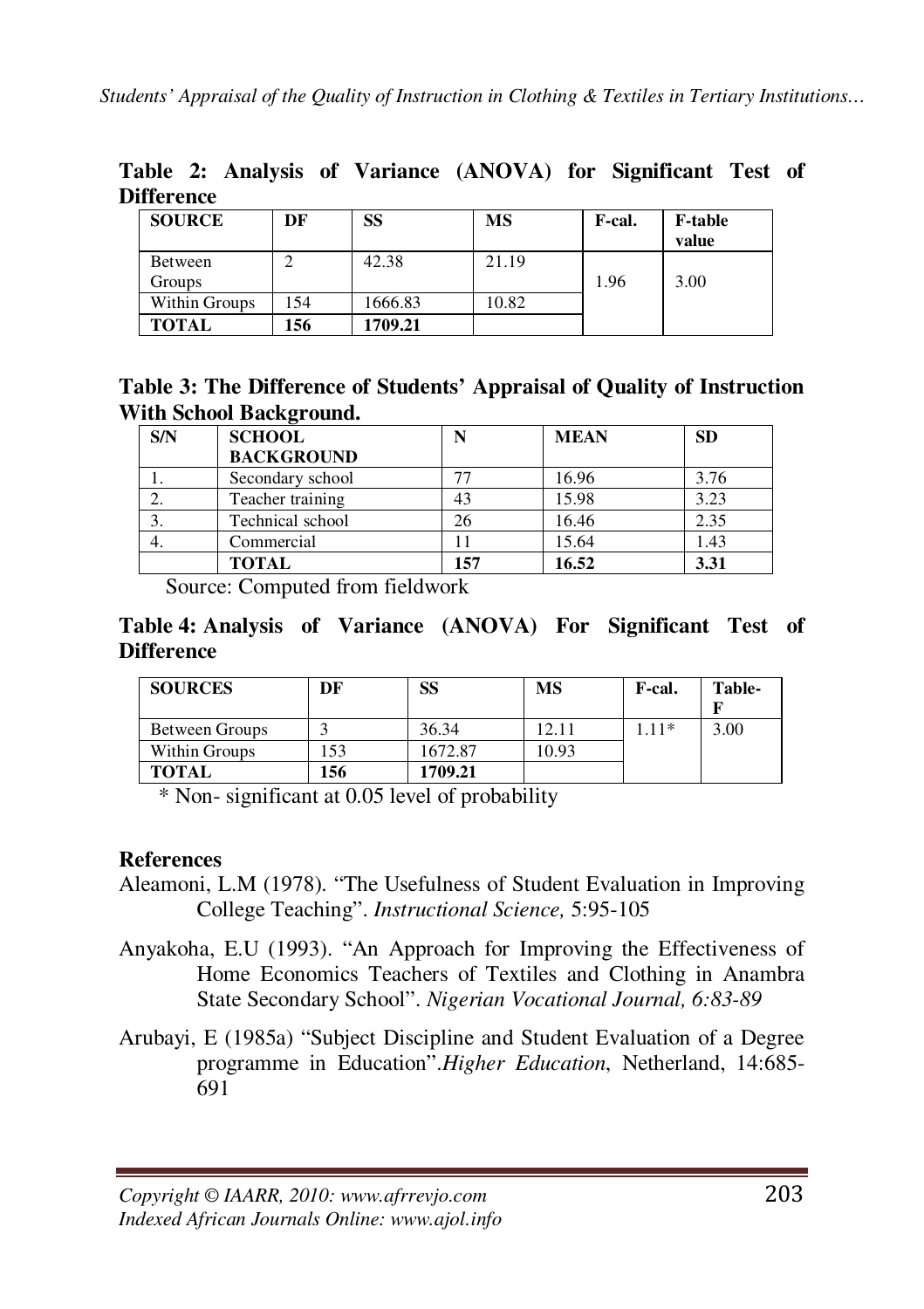- Arubayi, E (1986a) "Students' Evaluation of Instruction in Higher Education: A Review", *Assessment and Evaluation in Higher Education*,  $U.K:1-10$
- Arubayi, E (1986b). "A Comparative Study of Academic Performance in Teacher Education Curriculum in Nigeria", *Journal of General Education,* Penn State University,U.S.A, 38(3):211-220
- Arubayi, E (1986c). "Students' Evaluation of Instruction in Higher Education: Some Suggestions for Improvement" *Journal of Education, Research and Extension,* India 23(1):50-58
- Arubayi, E (2003a)" Improvement of Instruction and Teacher Effectiveness in TertiaryInstitutions: Are Students' Ratings Reliable and Valid?" 4 th Inaugural lecture, DeltaState University, Abraka
- Arubayi, D.O (2003) "An Evaluation of the Current Research Efforts in Science Curriculum in Nigeria, *Journal of Education and Society.* 6(1):99-103
- Arubayi, D.O (2004) "A Case Study of Teaching Area Preference of Home Economics Part-Time Degree Students' in DeltaState University, Abraka. *Journal of Research and Development in Education (JORDE)* 11(1):56-62
- Arubayi, E (2003b) "Situation of Staff Quality, Quantity and Retention in Delta and Edo State Secondary Schools, *Journal of teacher Education and Teaching.* 6(1 & 2):101-107
- Arubayi, D.O (2009) "Appraising Instructional Materials and Evaluation Strategies in the Teaching of Clothing and Textiles, *Studies on Home and Community Science,* India, 3(1) 25-28
- Cohen, P.A (1980)" Effectiveness of Student Rating Feedback for Improving College Instruction: A Meta-Analysis of Findings, *Research in Higher Education,* 13:22-39
- Fauzier, F.A (2009) "Students' Perception of the Teachers Teaching of Literature Communicating and Understanding Through the Eyes of the Audience. *European Journal of Social Sciences 7(3):*17-24.
- Franklin, J (2005) "Validity, Research and Reality: Student Rating of Instruction at the Crossroads. Symposium Presented at the Annual